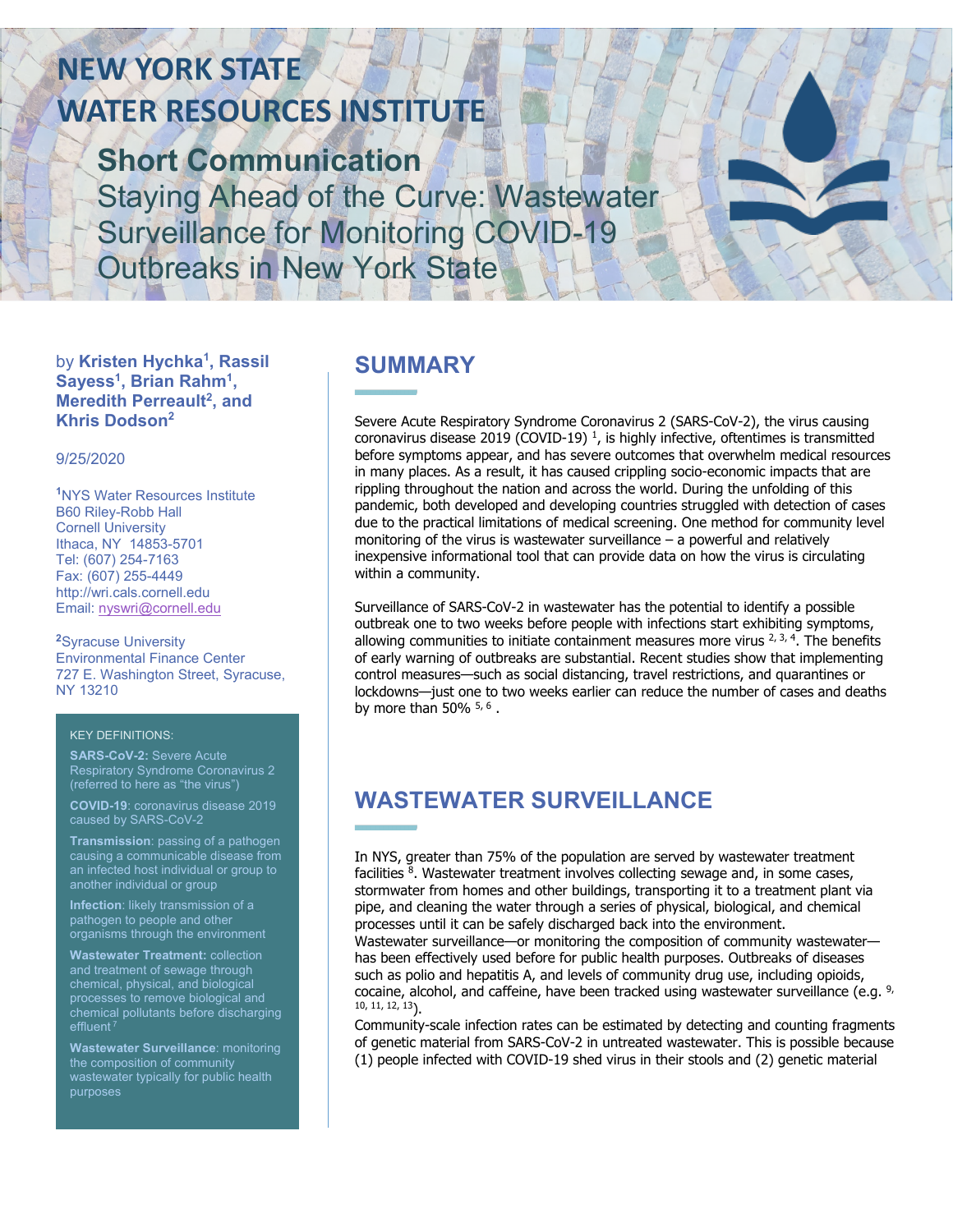can be detected—even at very low levels—in untreated wastewater (see Sayess et al. 2020<sup>14</sup> for a review of this research).Wastewater surveillance coupled with targeted clinical data and contact tracing could provide critical monitoring of SARS-CoV-2 transmission within a community including the beginning, tapering, or reemergence of an outbreak <sup>15, 16</sup>. This information can inform the extent and timing of targeted control measures ranging in scope from increased outreach with respect to social distancing all the way to more drastic actions such as such as school closures and quarantines.

### **COVID-19 TRANSMISSION PATHWAY**

The virus gets into wastewater through the feces and urine of infected people (Figure 1). Typically, the virus is transmitted from one COVID-19 patient to another individual or group of individuals through the nose, eyes, or mouth, causing an infection <sup>17</sup>. The virus spreads through the body, often occurring heavily in the lungs. Consequently, the virus is shed into the digestive system. There, the container around the virus (capsid) often bursts, releasing genetic (RNA) fragments which mix with feces and urine. These RNA fragments will not cause an infection but can be detected using biomolecular techniques. As of the date of this writing, there have been two peer-reviewed studies that detected live SARS-CoV-2 virus in the stool samples of COVID-19 patients 18, <sup>19</sup>. While this suggests the possibility of fecal-oral transmission, there are no reports of infection through the fecaloral route to date.



'There are no confirmed reports of the virus spreading to people from feces or untreated wastewater, and while much is still unknown, the risk is thought to be low.

**Figure 1:** The COVID-19 transmission pathway.





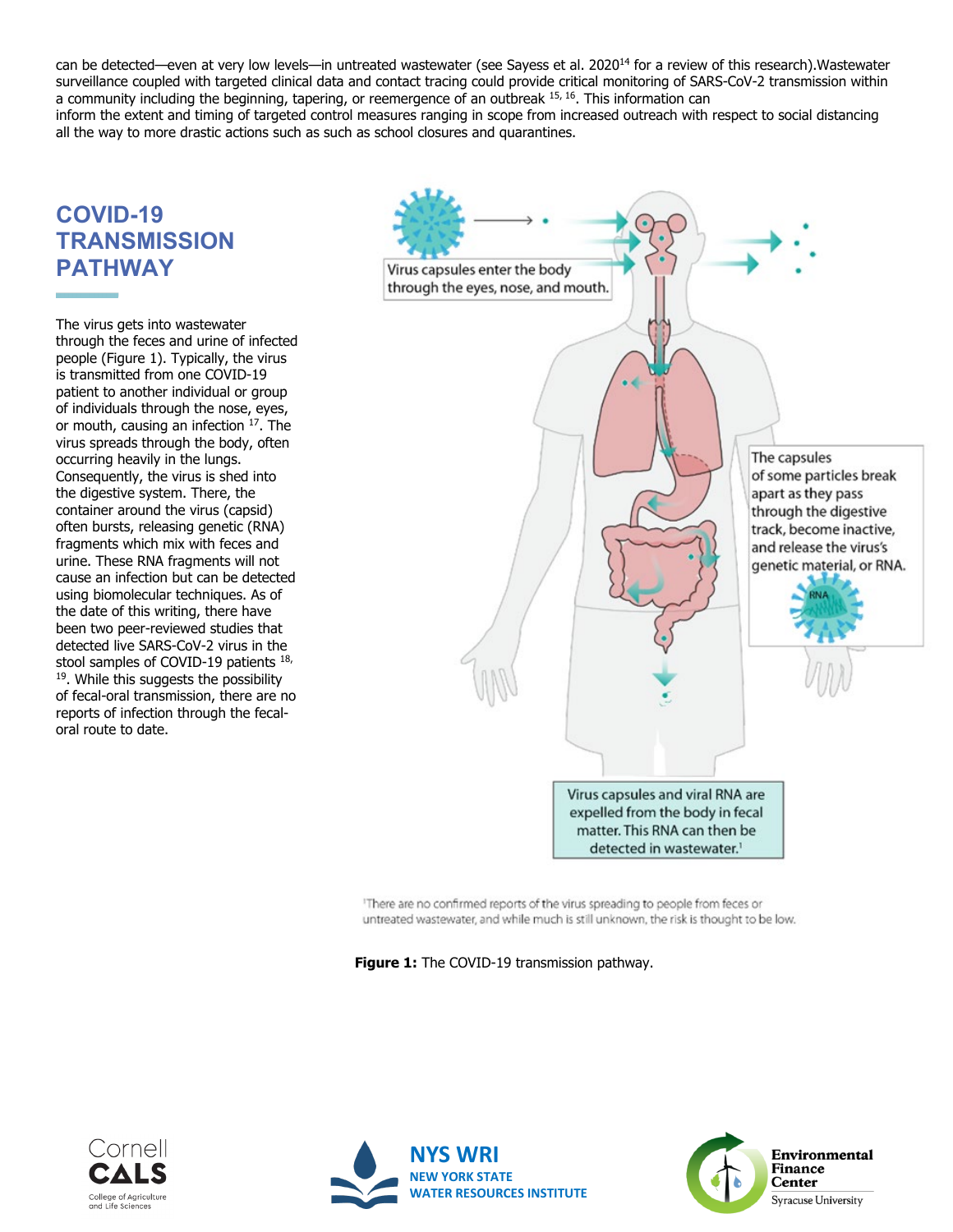## **HOW WASTEWATER SURVEILLANCE WORKS**

The monitoring process begins with taking raw sewage samples at a wastewater treatment plant. The sample is a composite of all of the sewage from all the toilets that feed into the pipe where the sample is taken (Figure 2). Genetic material in the sample is then isolated and identified using biomolecular analysis (quantitative reverse transcription-polymerase chain reaction (RT-qPCR)). Viral concentrations in the wastewater are communicated to local health authorities and other decision makers to inform further testing and enaction of protective measures. To monitor trends or changes in the concentrations of the viral material in wastewater through time, this process is repeated on a regular basis.



**Figure 2:** Sampling for SARS-CoV-2, the virus causing coronavirus disease 2019 (COVID-19), in the wastewater stream.

## **WASTEWATER SURVEILLANCE IMPACT**

Monitoring wastewater at a building (large apartment complex or dormitory), district, or municipal scale could determine if there is spread within a community or particular facility and inform public health guidelines, because currently it:

| <b>Can</b>                                                                         | Cannot                                                                                                                           |
|------------------------------------------------------------------------------------|----------------------------------------------------------------------------------------------------------------------------------|
| be done cheaper and faster than comprehensive clinical<br>screening 20, 16         | determine exactly who might be infected—samples are<br>a composite of all facilities served by the pipe where it<br>is collected |
| predict an outbreak about a week in advance of<br>incidental contact testing 17, 5 | conclusively determine if an area is COVID-19 free                                                                               |
| account for those who have not been tested and have<br>mild or no symptoms $2, 16$ | be used to monitor communities relying on onsite<br>wastewater treatment systems such as septic systems                          |
| differentiate the beginning, tapering, or reemergence of<br>an outbreak $2, 15$    |                                                                                                                                  |
| estimate the probability that an area may be COVID-19<br>free                      |                                                                                                                                  |

Scientists and public health officials are working to understand the exact relationship between detection rates in wastewater and the incidence of actual cases in the community. Wastewater RNA trends should always be looked at in conjunction with other coronavirus indicators such as test positivity, incident cases, hospitalizations, and deaths. The fundamental approach to wastewater surveillance of COVID-19 is built on a history of proven science, though how to apply this data in the rapidly changing landscape of COVID-19 will continue to evolve.